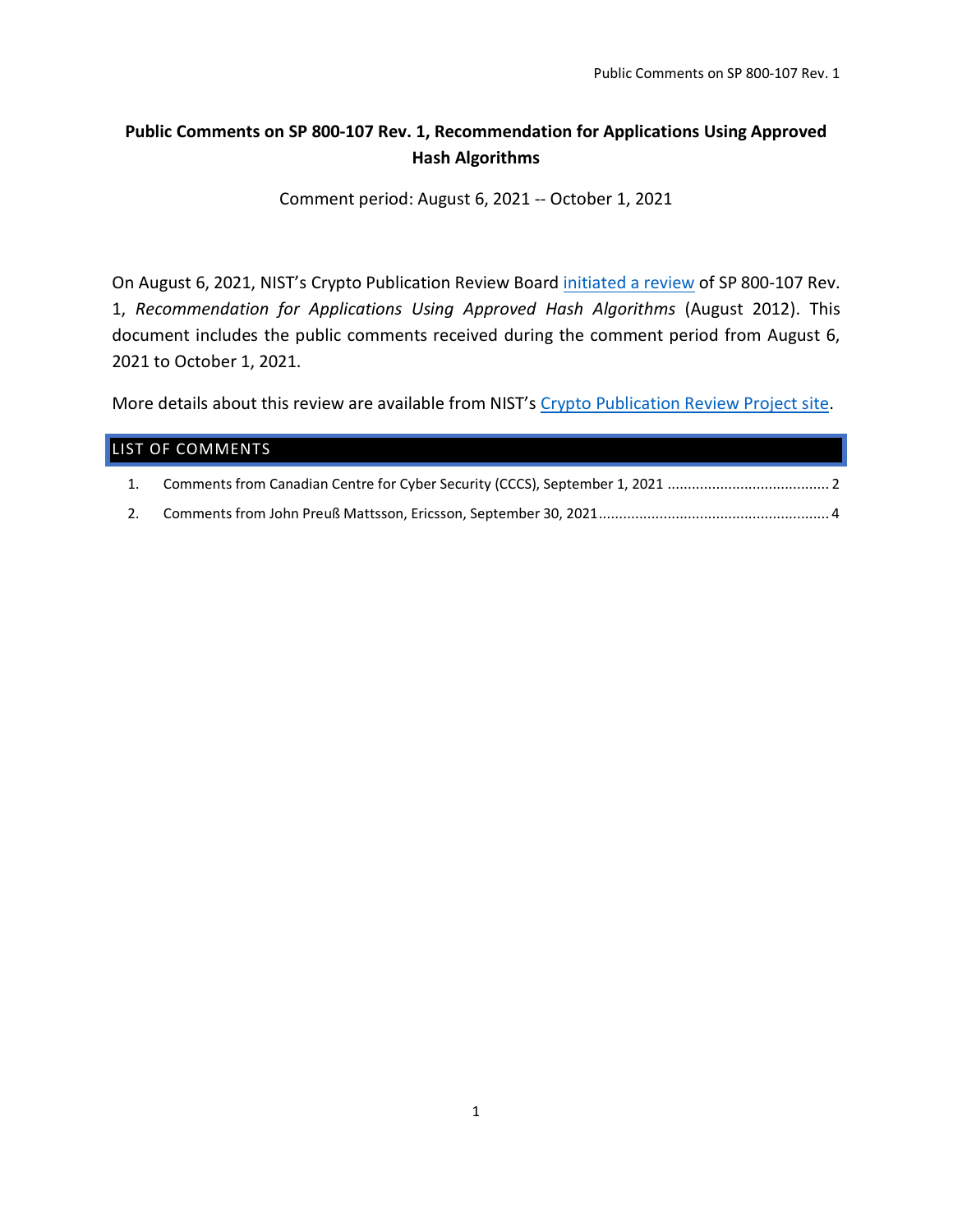#### <span id="page-1-0"></span>**1. Comments from Canadian Centre for Cyber Security (CCCS), September 1, 2021**

As FIPS 140-2 will be retired as of September 21, 2021. Reference to it should be replaced by references to FIPS 140-3.

Comments on SP 800-107r1:

A number of other revisions should be included in the document:

- FIPS 186-3 was updated to FIPS 186-4 (with revision 5 in draft form, potentially coming out soon)
- SP 800-56A was updated to Revision 3
- SP 800-56B was updated to Revision 2
- SP 800-56C was updated to Revision 2
- SP 800-57 Part 1 was updated to Revision 5
- SP 800-90A was updated to Revision 1
- SP 800-131A was updated to Revision 2
- SP 800-133 was updated to Revision 2
- SP 800-135 was updated to Revision 1

In Section 4.1, page 7, discussion on security properties and usage of SHA-1, updated and complete reference [1] could be used to point out that the security proof for HMAC does not rely on collision resistance of the underlying PRF.

Footnote 4 on page 14 discusses exclusion of impractical collision attacks from this document. Researchers since found existing generic attacks similarly impractical [2, 3] and this information can be included in a similar footnote.

References:

[1] Bellare, M. New Proofs for NMAC and HMAC: Security without Collision Resistance. J Cryptol 28, 844–878 (2015). https://doi.org/10.1007/s00145-014-9185-x

[2] Peyrin T., Sasaki Y., Wang L. (2012) Generic Related-Key Attacks for HMAC. In: Wang X., Sako K. (eds) Advances in Cryptology – ASIACRYPT 2012. ASIACRYPT 2012. Lecture Notes in Computer Science, vol 7658. Springer, Berlin, Heidelberg. https://doi.org/10.1007/978-3-642-34961-4\_35

[3] Guo J., Peyrin T., Sasaki Y., Wang L. (2014) Updates on Generic Attacks against HMAC and NMAC. In: Garay J.A., Gennaro R. (eds) Advances in Cryptology – CRYPTO 2014. CRYPTO 2014.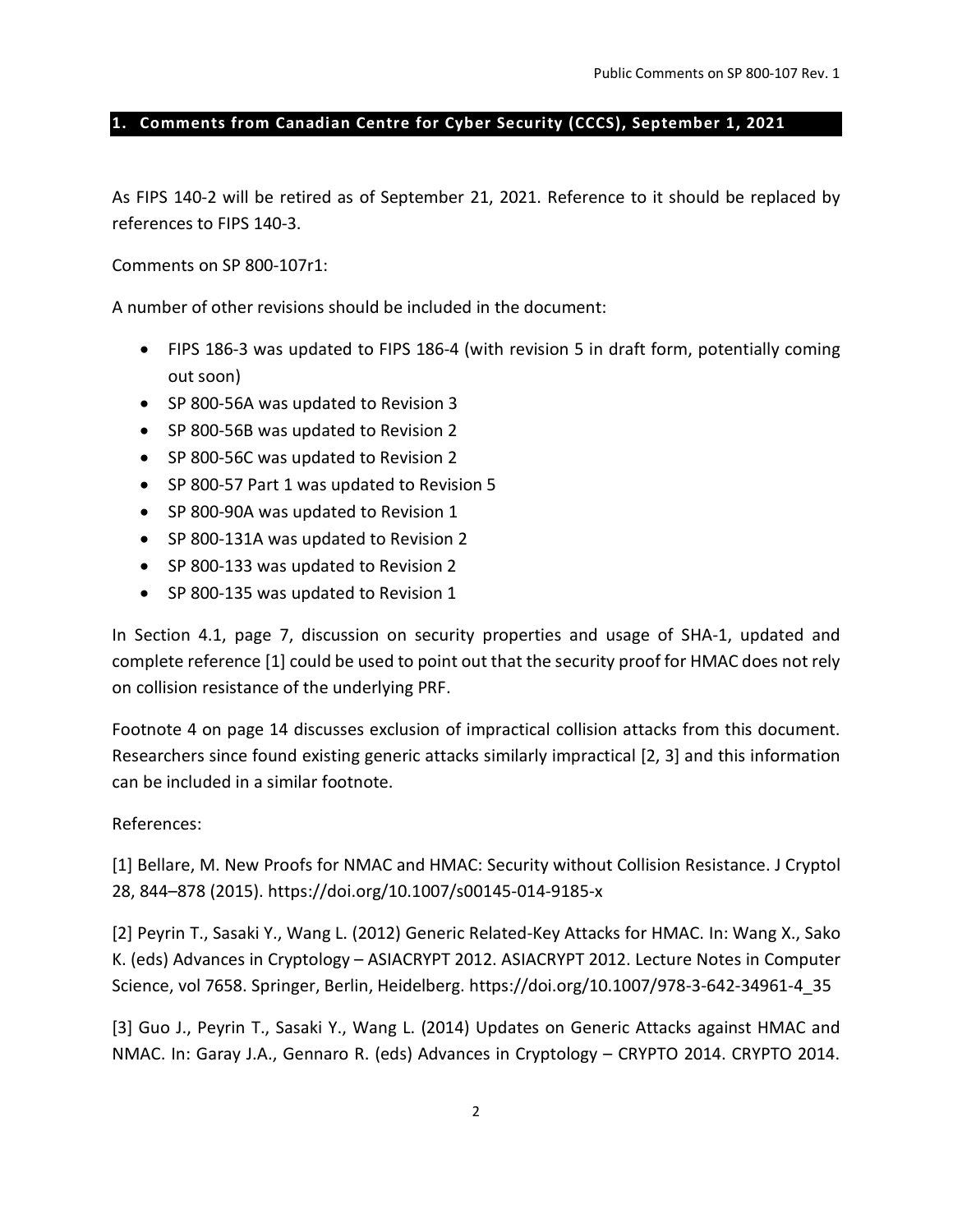Lecture Notes in Computer Science, vol 8616. Springer, Berlin, Heidelberg. https://doi.org/10.1007/978-3-662-44371-2\_8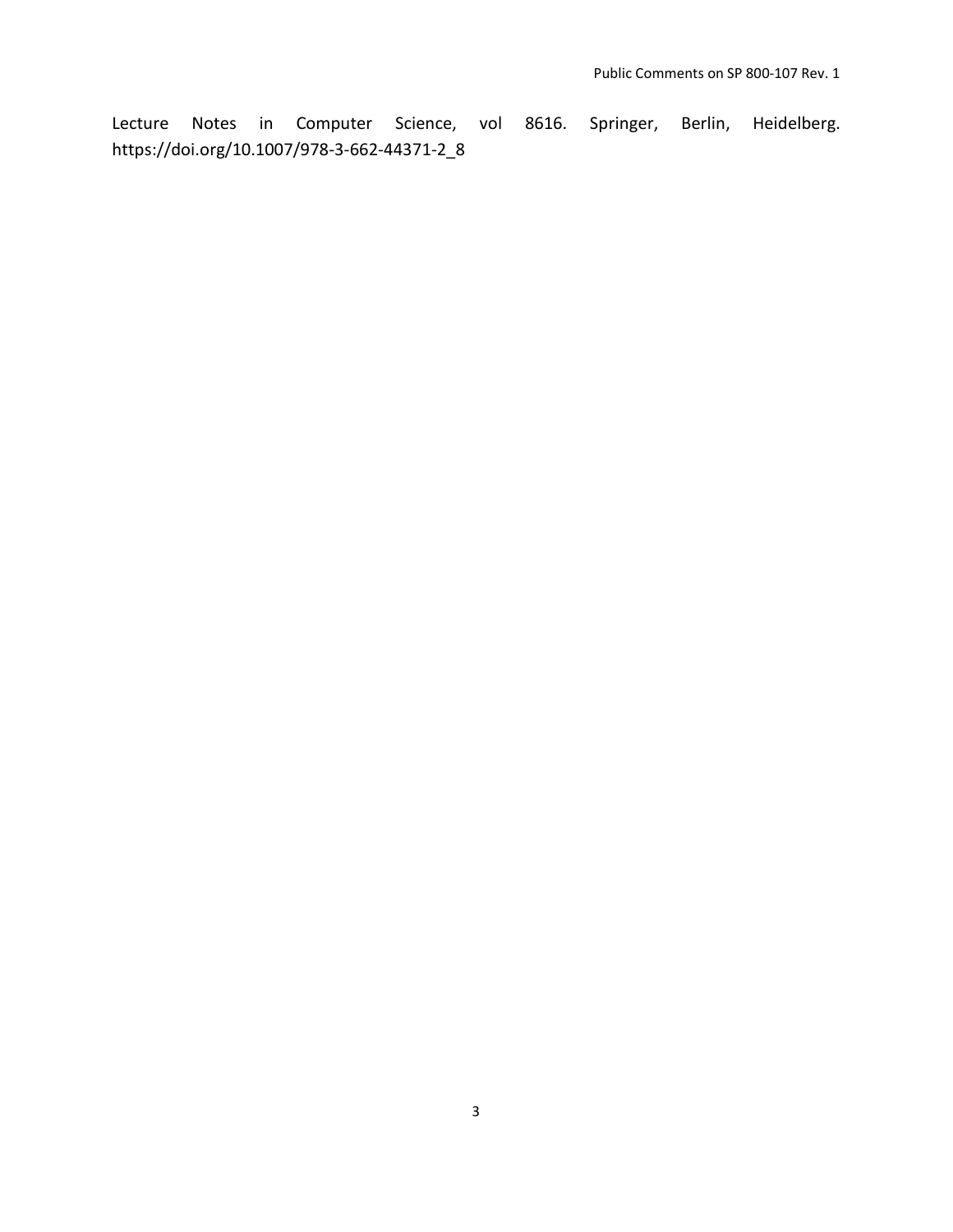## <span id="page-3-0"></span>**2. Comments from John Preuß Mattsson, Ericsson, September 30, 2021**

Dear NIST,

Thanks for your continuous efforts to produce well-written open-access security documents. Please find attached our comments on SP 800-107 Rev. 1.

Best Regards,

John Preuß Mattsson,

Senior Specialist, Ericsson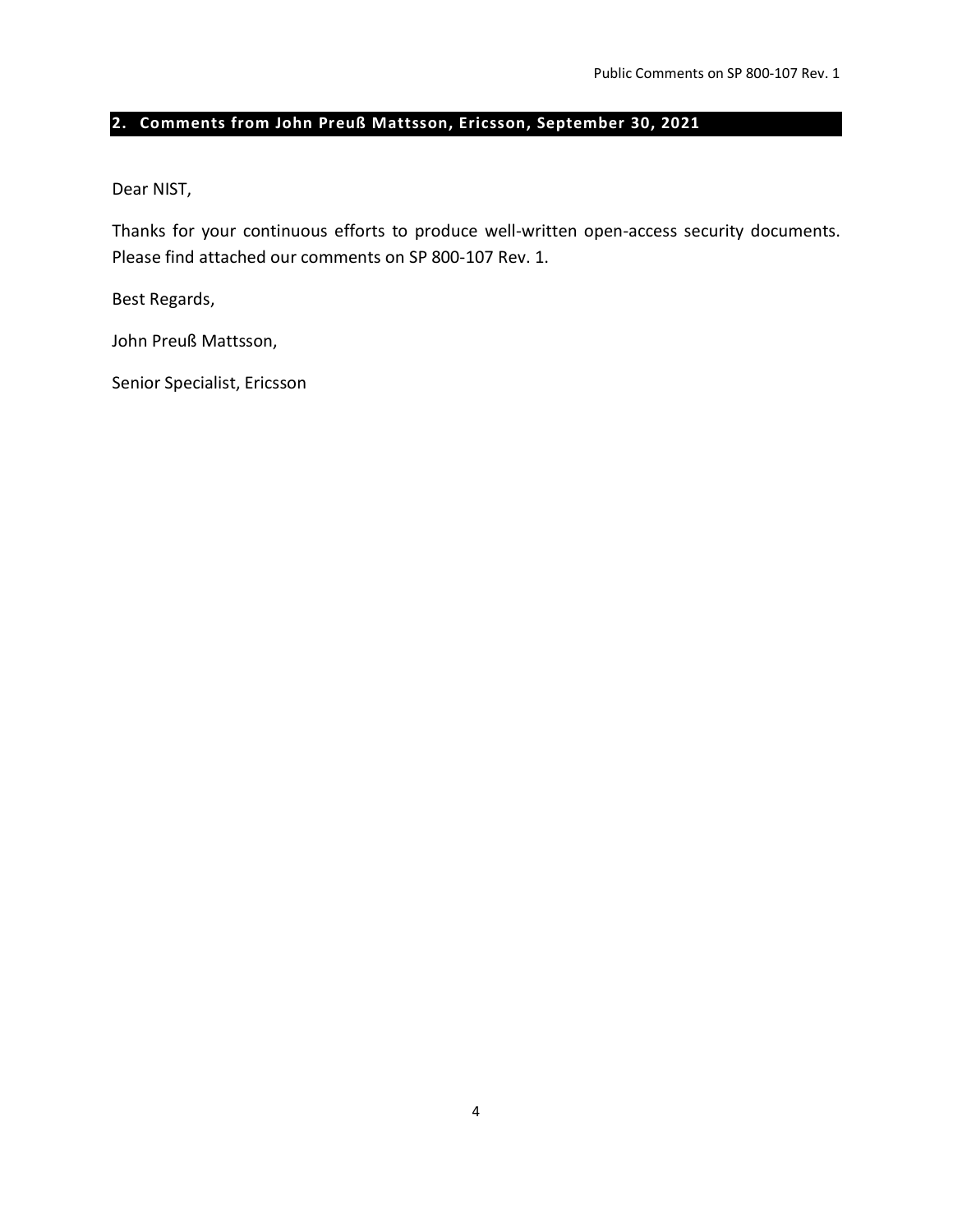

Date: September 30, 2021

# Comments on SP 800-107 Rev. 1: Recommendation for Applications Using Approved Hash Algorithms

Dear NIST,

Thanks for your continuous efforts to produce well-written open-access security documents. FIPS 198-1, SP 800-22 Rev. 1a, SP 800-38D, SP 800-38E, and SP 800-107 Rev. 1 are all important documents that should be updated.

Please find below our comments on SP 800-107 Rev. 1:

– "FIPS 180-4"

I assume this will be updated to [180-4] and [FIPS PUB 202]. I think the updated document should describe SHAKE and KMAC [800-185] in the same way as it discusses SHA-2 and HMAC. The SHAKE functions are used quite a lot (X.509, EdDSA, COSE, etc.) while the fixedlength SHA-3 hash algorithms seem to see limited practical use. Long-term I think NIST should consider referring to SHAKE as variable-length hash functions. Right now, the terminology is a bit confusing. NIST states that the variable-length KMAC is a keyed hash function but insists that SHAKE is not a hash function.

- It would be good if table 1 also listed security against length extension attacks. The low resistance against length extensions in many of the SHA-2 variants is not very nice and might come as a surprise to people using SHA-2.
- "A commonly acceptable length for the MacTag is 64 bits; MacTags with lengths shorter than 64 bits are discouraged."

This is still a good general recommendation that does **not** require an update.

The DTLS 1.3 draft [1] has recently forbidden 64-bit tags based on the single key integrity advantage. This measure is of theoretic interest but is not a good measure for security protocols where each connection has many keys and communication between two parties can use many connections. The process used in DTLS 1.3 leads to misleading results like that frequent rekeying the ideal MAC increases security [2].

While using only 128-bit tags might be fine for many non-constrained systems, using 64-bit

Ericssson AB Group Function Technology SE-164 80 Stockholm Tel: +46 10 719 00 00 VAT: SE556056625801 Visiting address SWEDEN Fax: +46 10 719 95 27 Reg no: 556056-6258 Torshamnsgatan 21 (Kista)